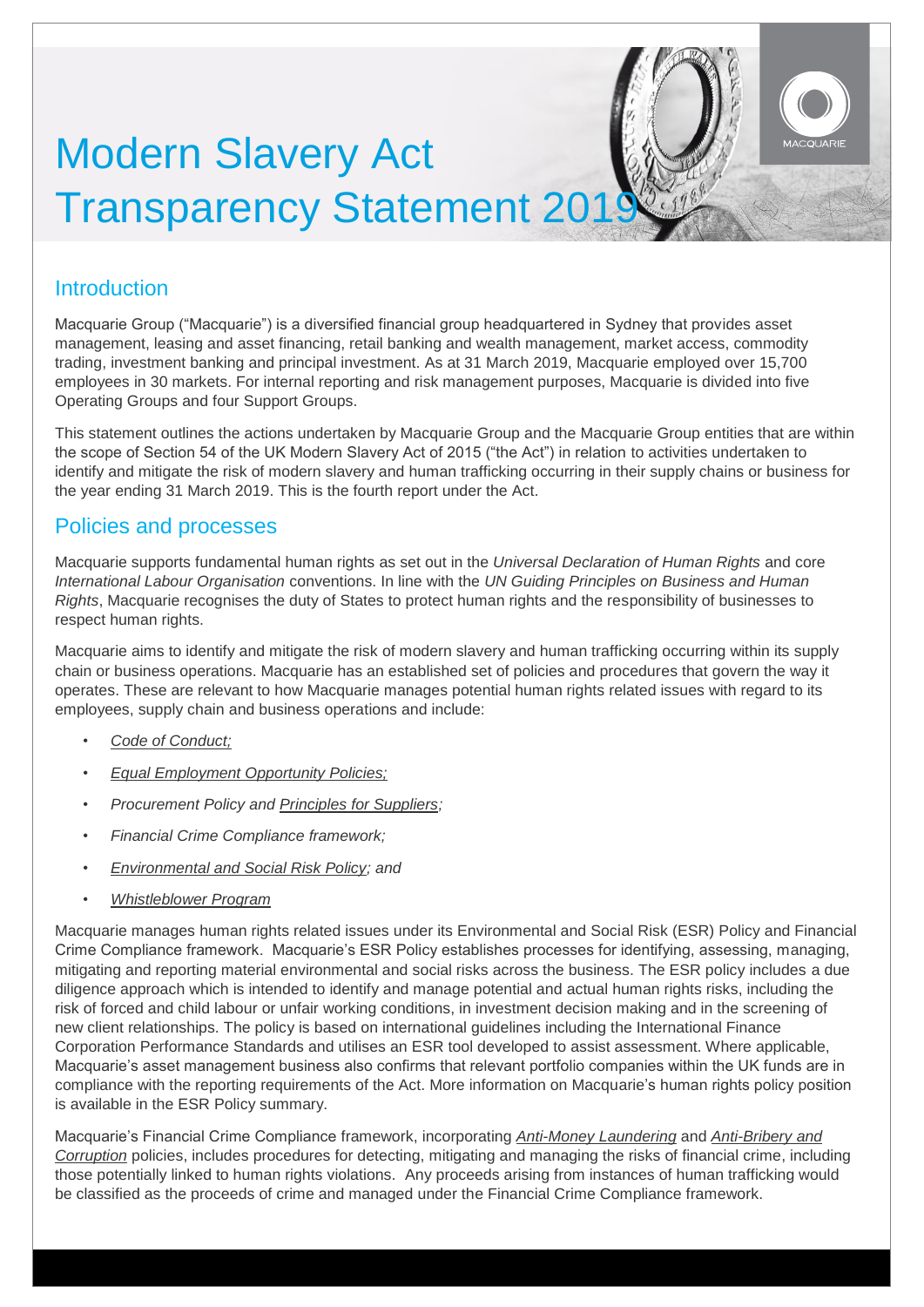Macquarie staff and external parties can confidentially report concerns about improper conduct by Macquarie or suppliers to the Integrity Office, an internally independent and confidential function that oversees Macquarie's Whistleblower Program. In 2018, there were no reports of slavery or trafficking through the Whistleblower Program.

Macquarie is also active in a number of external initiatives relevant to addressing modern slavery in the financial sector, including:

- Signatory to the UN Principles for Responsible Investment
- Accredited UK Living Wage Employer
- Mekong Club and the Justice Centre Hong Kong Corporate Change Makers initiatives to combat modern slavery
- Asia Pacific Banks Alliance's whitepaper and toolkit on factors to assess human trafficking risk in the financial services sector

# **Employees**

Macquarie is committed to maintaining a safe workplace that values equal opportunity, is free from discrimination, harassment and victimisation. Macquarie operates in a highly regulated environment and has robust policies and procedures concerning employment screening (including work eligibility checks), employment conditions and appropriate workplace behaviour. All staff are expected to abide by the spirit, as well as the strict requirements, of those policies and procedures outlined in the Macquarie Group Code of Conduct**.**

## **Suppliers**

 $\overline{a}$ 

Macquarie's global corporate procurement process involves over 17,000 suppliers across 30 countries. The business is primarily office-based with the main supply chain categories comprising technology, premises, financial and other professional services and business travel. Based on sector and supply chain profile, the risk of modern slavery is considered to be relatively limited.

Macquarie endeavours to support human rights through the supply chain by encouraging supplier practices that actively identify, assess and manage human rights issues.

Macquarie's Principles for Suppliers articulate expectations for suppliers, including that suppliers respect human rights, provide safe, fair and ethical working conditions; seek opportunities to improve environmental performance; promote supplier diversity; and not to use child labour<sup>1</sup> or any form of forced or involuntary labour under any circumstance.

Macquarie takes a risk-based approach to supplier management and governance. Suppliers are segmented and classified based on inherent risk and business criticality. Approximately 97% of Macquarie's direct corporate suppliers are in countries and categories considered low risk for modern slavery. The remainder of suppliers are assessed for negative news and will be required to respond to Macquarie's Supplier ESR questionnaire during onboarding. A sample of high-risk suppliers are subject to detailed onsite reviews and where relevant, provided recommendations for improvement.

In the year to 31 March 2019, Macquarie:

- Completed a Supply Chain Environmental and Social Risk Strategy, including a risk-based approach and a maturity model for human rights risk management;
- Deployed a Supplier ESR questionnaire, completed by over 500 suppliers (including all critical suppliers) developed to assess their responsible business credentials including their approach to managing human rights;
- Continued to socialise the Principles for Suppliers;
- Implemented an ongoing risk based ESR assessment programme which involved in-depth onsite assessments with suppliers in high risk jurisdictions and service categories including remediation recommendations;

<sup>&</sup>lt;sup>1</sup> In accordance with the International Labour Organisation Convention No. 138 concerning the Minimum Age for Admission to Employment